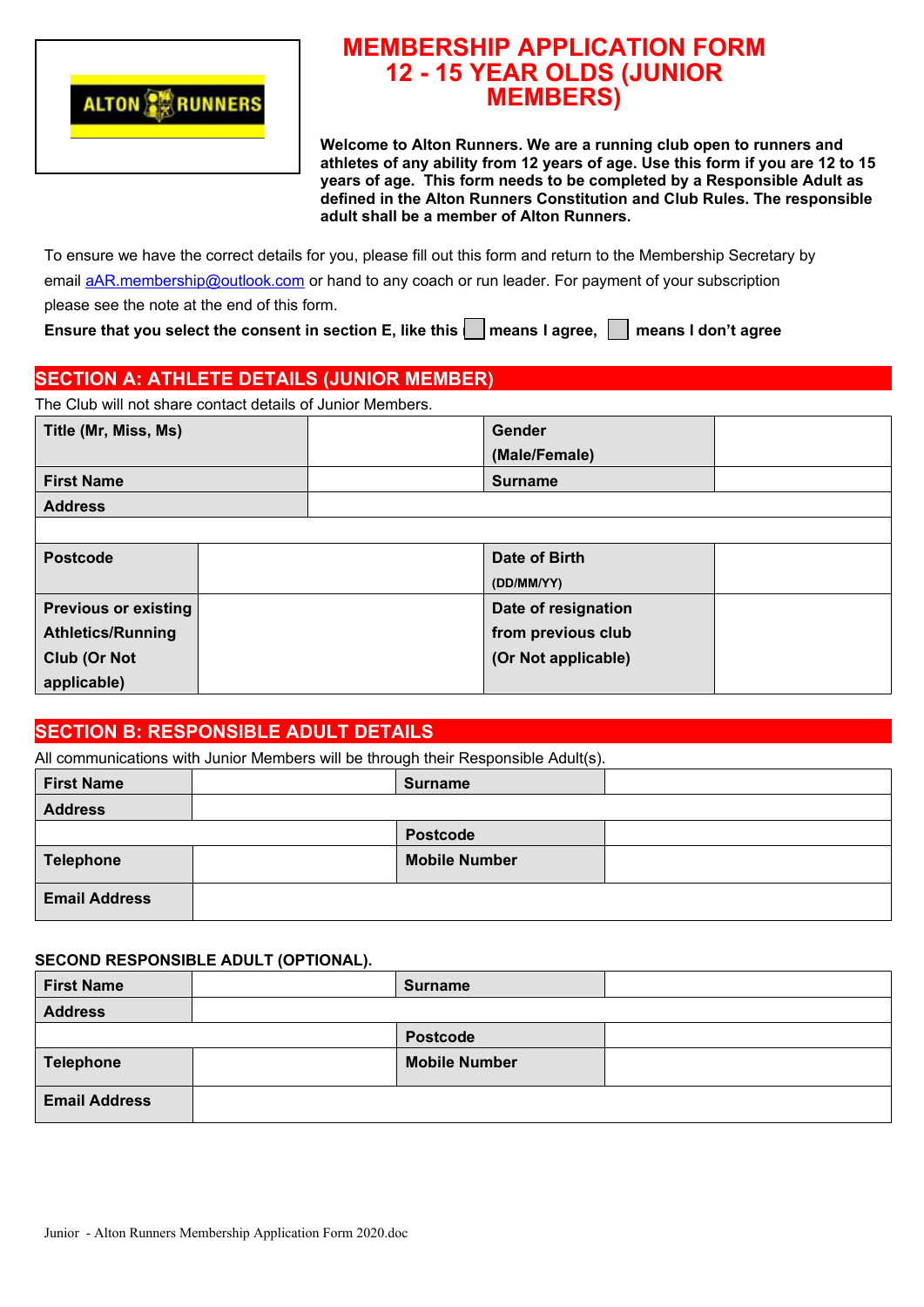#### **SECTION C: ADDITIONAL SUPPORT**

Please detail below any disability the proposed Junior Member has and/or any additional support he/she may require from our club coaches.

## **SECTION D: MEDICAL INFORMATION**

Please detail below any important medical information that our coaches should be aware of (e.g. epilepsy, asthma, diabetes, allergies, etc.) **Please do not leave blank** – if there is no information please write 'None'.

### **SECTION E: EMERGENCY CONTACT DETAILS**

Please insert the information below to indicate the persons who should be contacted in event of an incident/accident.

| 1 <sup>st</sup> Emergency Contact name:           |  |
|---------------------------------------------------|--|
| $\vert$ 1 <sup>st</sup> Emergency Contact number: |  |
| Relationship to Junior Member:                    |  |
|                                                   |  |
| 2 <sup>nd</sup> Emergency Contact name:           |  |
| 2 <sup>nd</sup> Emergency Contact number:         |  |
| Relationship to Junior Member:                    |  |

 $\Box$  I consent to the person named in Section A's personal data provided in section C, D and E to be shared with coaches, running leaders and welfare officers for the purposes of the delivery of his/her safe participation in club activity. This data will not be shared or processed for any other purpose.

### **SECTION F: PHOTOGRAPHY & VIDEO CONSENT – TO BE COMPLETED BY PARENT/CARER**

Alton Runners recognises the need to ensure the welfare and safety of all young people in athletics. In accordance with the UK Athletics child protection policy and procedures, we will not permit photographs, video or other images of children/young people to be taken without the consent of the parents/carers and children/young people.

Alton Runners will take all possible steps to ensure these images are used solely for the purposes they are intended. If you become aware that these images are being used inappropriately you should inform the Club/County Welfare Officer immediately.

I consent to Alton Runners or a photographer appointed by Alton Runners photographing or videoing my child's involvement in athletics for the purposes of publicising and promoting the club or sport, or as a coaching aid

| Signature         |  |
|-------------------|--|
| <b>Print Name</b> |  |
| Date              |  |

## **SECTION G: CLUB PRIVACY STATEMENT & COMMUNICATION PREFERENCES**

Alton Runners take the protection of the data that we hold about it's members seriously and will do everything possible to ensure that data is collected, stored, processed, maintained, cleansed and retained in accordance with current and future UK data protection legislation.

Please read the full privacy statement carefully to see how Alton Runners will treat the personal information that you provide to us. We will take reasonable care to keep the information secure and to prevent any unauthorised access.